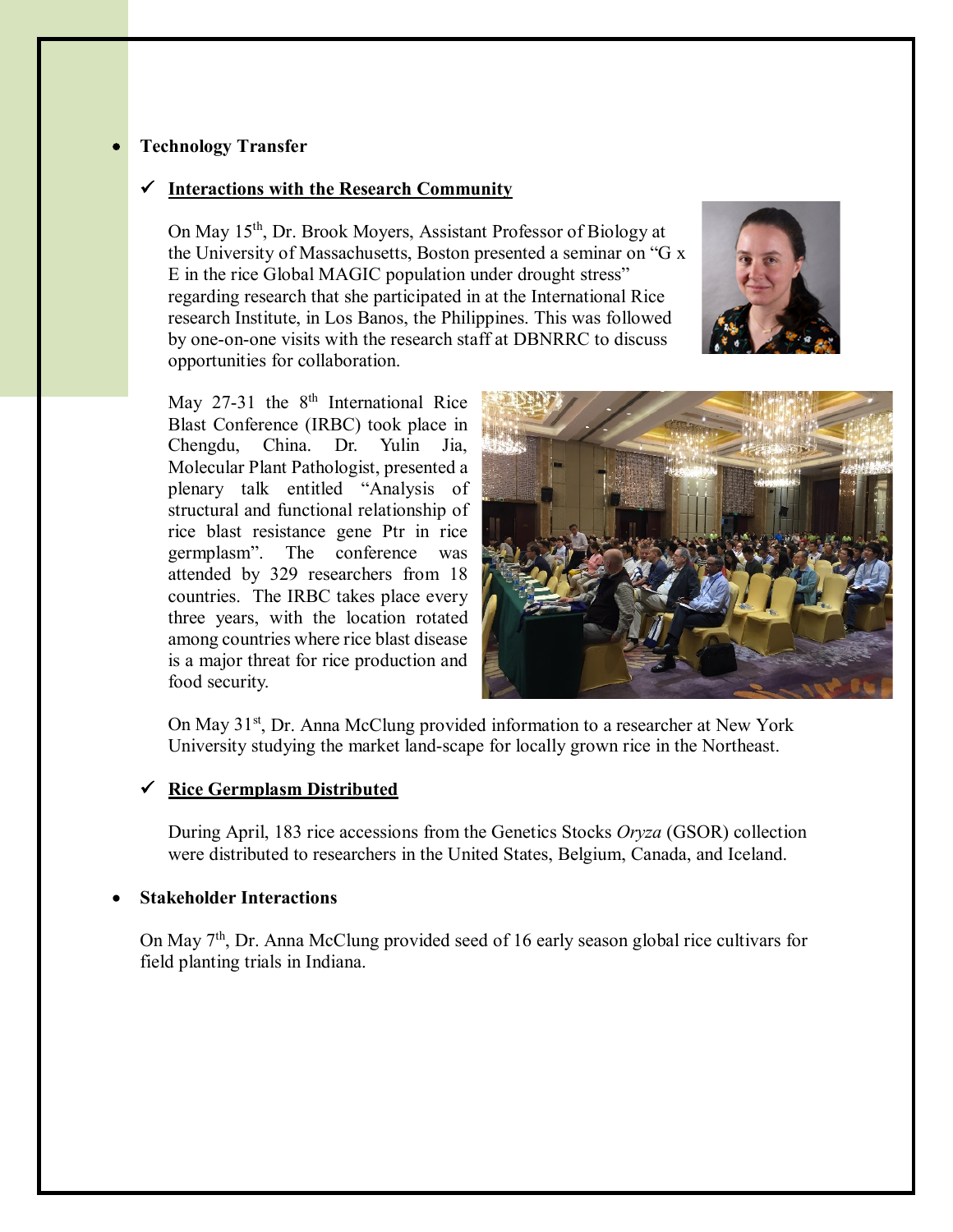## • **Education and Outreach**

On May 2, two high school students, Ms. Tristan Johnson and Mr. Joshua Lewis, under the mentorship of Dr. Jinyoung Barnaby (DBNRRC), presented a poster entitled "Exploring naturally existing genetic variation in grain chalk formation in response to changing climate" at the Oxon Hill High School STEM Fair. (L): Ms. Tristan Johnson and Dr. Jinyoung Barnaby, (R): Mr. Joshua Lewis and Dr. Jinyoung Barnaby. Joshua was selected as one of top five best presenters.





On May 4, Dr. Jinyoung Barnaby participated in Korean-American Women in Science and Engineering NIH-Greater DC Chapter joint symposium and served as a moderator for the panel discussion session on Life Science and Data Science. She was also elected as president of the DC Greater Chapter of Korean-American Women in Science and Engineering society for 2019-2020.

On May 14, approximately 100  $6<sup>th</sup>$  graders from Dewitt, AR visited DBNRRC. The students participated in three hand-on activities: DNA extraction with the Molecular Genetics laboratory, rice processing, milling and grain chemistry analyses with the Grain Quality laboratory, and rice disease evaluation in the greenhouse with the Plant Pathology laboratory. Participants were Melissa Jia, Aaron Jackson, Brenda Lawrence, Dr. Trevis Huggins, Lorie Bernhardt, Quynh Grunden, Jace Everette, Dr. Ming Chen, Heather Box, Alan Sites, and Dr. Yulin Jia.